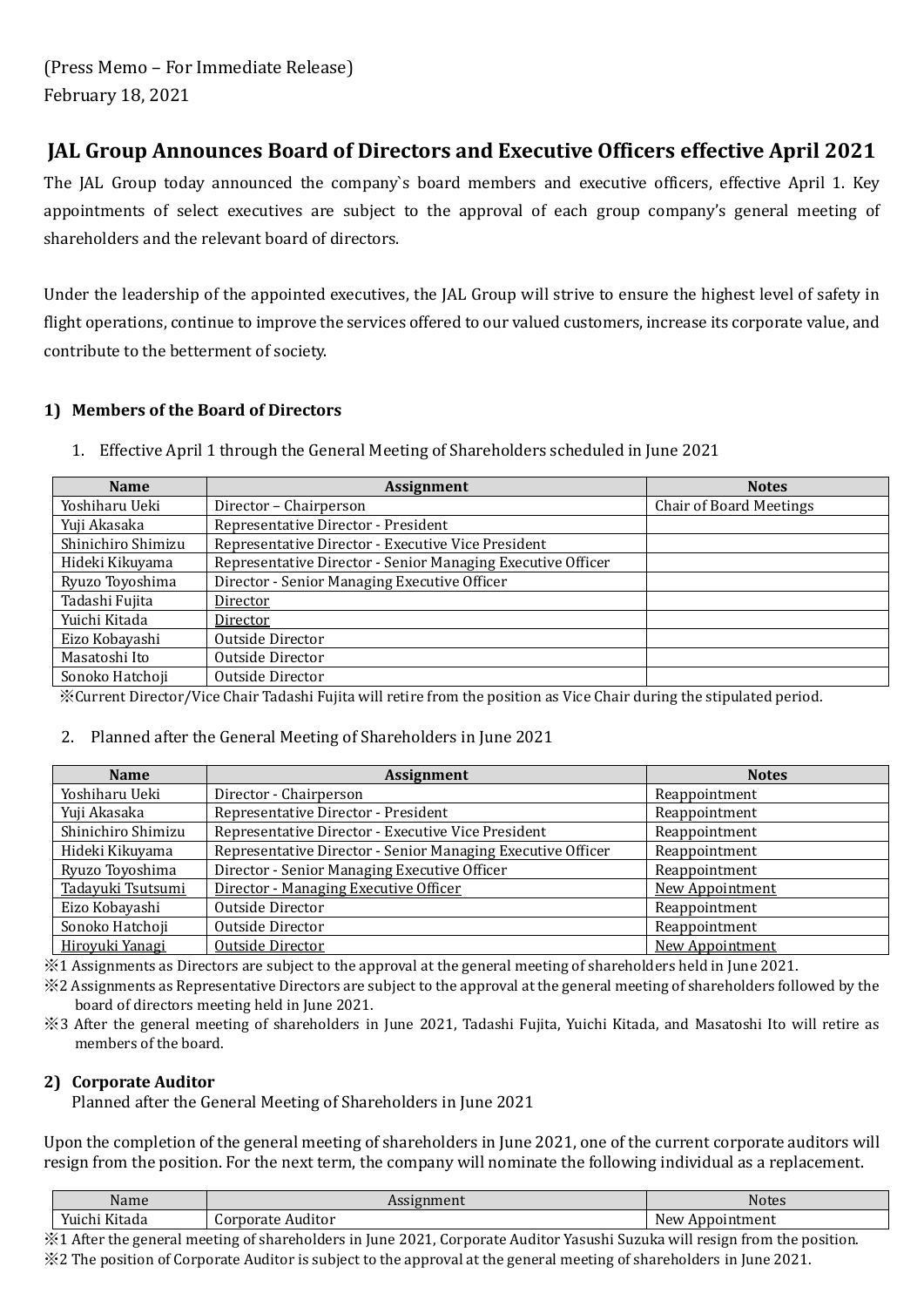# **3) List of Executive Officers (effective April 1, 2021)**

| <b>Title</b>             | Name              | Assignments                                        | Remarks                  |
|--------------------------|-------------------|----------------------------------------------------|--------------------------|
|                          |                   | Chair of Management Committee                      |                          |
|                          |                   | Chair of Group Safety Enhancement Committee        |                          |
| President                | YUJI              | Chair of Corporate Brand Promotion Committee       |                          |
|                          | AKASAKA           | Chair of JAL Philosophy Committee                  |                          |
|                          |                   | Chair of Risk Management                           |                          |
|                          |                   | <b>Oversees Safety</b>                             |                          |
|                          |                   | Oversees JAL SDGs                                  |                          |
|                          |                   | Aide to the President                              |                          |
| Executive                | <b>SHINICHIRO</b> | Chair of Tokyo 2020 Olympic & Paralympic Committee | Assignment Change        |
| Vice President           | SHIMIZU           | <b>Chief Wellness Officer</b>                      |                          |
|                          |                   | Chair of the JAL Wellness Promotion Committee      |                          |
| <b>Senior Managing</b>   | <b>HIDEKI</b>     | Senior VP - Finance & Accounting                   |                          |
| <b>Executive Officer</b> | <b>KIKUYAMA</b>   |                                                    |                          |
| <b>Senior Managing</b>   | <b>RYUZO</b>      | <b>Senior VP - Route Marketing</b>                 | Assignment Change        |
| <b>Executive Officer</b> | TOYOSHIMA         |                                                    |                          |
| Managing                 | <b>TADAO</b>      | Senior VP - Passenger Sales and Marketing          | Assignment Change        |
| <b>Executive Officer</b> | <b>NISHIO</b>     | President of JAL Sales Co., Ltd.                   | $(*1)$                   |
| Managing                 | <b>HIDETSUGU</b>  | Senior VP - General Affairs                        |                          |
| <b>Executive Officer</b> | <b>UEDA</b>       | <b>Chair of CSR Committee</b>                      |                          |
| Managing                 | <b>TOMOHIRO</b>   | Senior VP - Digital Innovation                     | Assignment               |
| <b>Executive Officer</b> | <b>NISHIHATA</b>  |                                                    | Naming Change            |
| Managing                 | TADAYUKI          | Senior VP - Corporate Safety & Security            | Promoted                 |
| <b>Executive Officer</b> | TSUTSUMI          | Family Assistance & Support                        |                          |
| Managing                 | YORIYUKI          | <b>Executive Secretariat</b>                       |                          |
| <b>Executive Officer</b> | <b>KASHIWAGI</b>  | <b>Strategic Corporate Relations</b>               | Promoted                 |
|                          |                   | The Policy Management Center                       |                          |
| Managing                 | YUJI              | Senior VP - Corporate Planning                     | Promoted                 |
| <b>Executive Officer</b> | <b>SAITO</b>      | Senior VP - Corporate Control                      | Assignment Change        |
| <b>Executive Officer</b> | <b>TOSHIKI</b>    | Senior VP - IT Planning                            |                          |
|                          | <b>OKA</b>        |                                                    |                          |
| <b>Executive Officer</b> | HOSHIKO           | Deputy Senior VP - Passenger Sales and Marketing   | Assignment Change        |
|                          | <b>NAKANO</b>     | Senior VP - Eastern Japan                          |                          |
| <b>Executive Officer</b> | <b>TAKAHIRO</b>   | Senior VP - Operations                             |                          |
|                          | ABE               |                                                    |                          |
| <b>Executive Officer</b> | ERI               | Deputy Senior VP - Regional Vitalization           | Assignment Change        |
|                          | ABE               |                                                    |                          |
| <b>Executive Officer</b> | <b>KAZUKO</b>     | Senior VP - Tokyo Haneda Airport                   |                          |
|                          | YASHIKI           | President of JAL Sky Co., Ltd.                     | $(*2)$                   |
| <b>Executive Officer</b> | <b>HIROO</b>      | Senior VP - Cargo & Mail                           |                          |
|                          | <b>IWAKOSHI</b>   |                                                    |                          |
| <b>Executive Officer</b> | <b>ATSUSHI</b>    | Senior VP - Airport Operations                     |                          |
|                          | <b>MAEDA</b>      |                                                    |                          |
| <b>Executive Officer</b> | YASUYUKI          | Senior VP - China Region                           | Assignment Change        |
|                          | <b>SATO</b>       |                                                    |                          |
| <b>Executive Officer</b> | <b>SHUNSUKE</b>   | Senior VP - Regional Vitalization (*3)             | <b>Assignment Change</b> |
|                          | HONDA             |                                                    |                          |
| <b>Executive Officer</b> | <b>YUKIO</b>      | President of J-AIR Co., Ltd.                       | $(*4)$                   |
|                          | SHISHIKURA        |                                                    |                          |